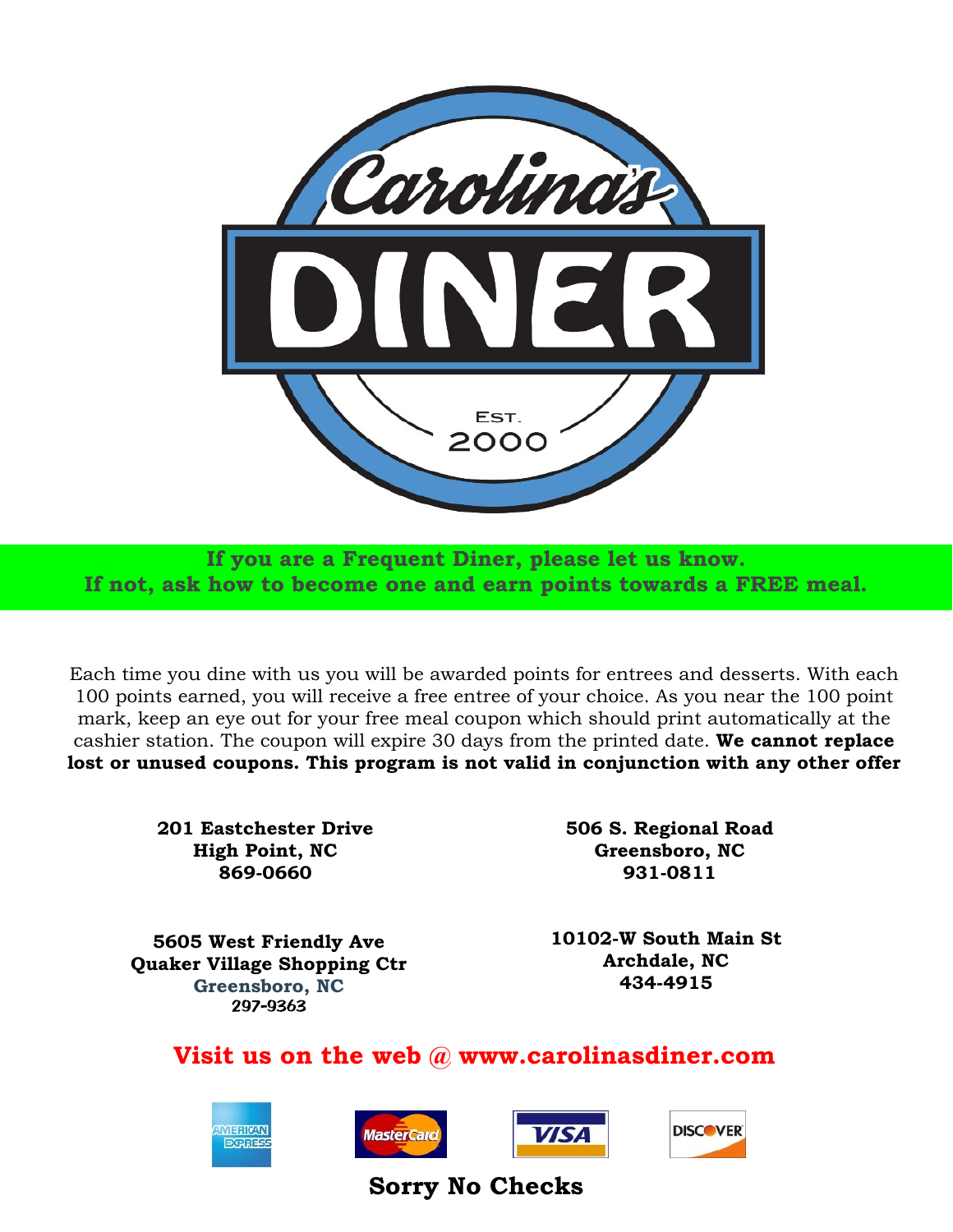# Fountain Service

| <b>Fresh Ground Coffee</b>     | 2.89 |
|--------------------------------|------|
| <b>Fountain Soda</b>           | 2.89 |
| <b>Freshly Brewed Iced Tea</b> | 2.89 |
| <b>Hot Tea</b> (No Refills)    | 2.89 |
| Lemonade                       | 2.89 |
|                                |      |

| pepsi    |                         |
|----------|-------------------------|
| NATURAL. | opícana<br>ink lemonade |

| <b>Chocolate Milk</b> (No Refills)                                                                                | $12 \text{ oz}$<br>$20 \text{ oz}$  | 2.99<br>3.95 |
|-------------------------------------------------------------------------------------------------------------------|-------------------------------------|--------------|
| <b>Milk</b> (No Refills)                                                                                          | $12 \text{ oz}$<br>20 <sub>oz</sub> | 2.99<br>3.75 |
| <b>Juice</b> (No Refills)<br>Orange, Apple or tomato                                                              | $12 \text{ oz}$                     | 2.99         |
| <b>Hot Chocolate</b> (No Refills)                                                                                 |                                     | 2.99         |
| <b>Hand dipped Milkshakes</b><br>4.50<br>(Vanilla, Strawberry, Chocolate, Peanut Butter,<br>Banana and Blueberry) |                                     |              |

## Our Sensational Soups And Salads

**Dressings ….balsamic vinaigrette, ranch, blue cheese, Italian, 1000 island, honey mustard and raspberry vinaigrette** Extra dressing \$.25

**Michigan Salad … 6.99|**Fresh spinach and mixed greens, dried cranberries, pecans and blue cheese crumbles. Served with raspberry vinaigrette dressing 3 FD pts *Add 4 oz. of chicken breast ...3.25*

**Grilled or Crispy Chicken Salad …10.99|** Strips of grilled or crispy chicken breast, mixed greens, tomato, cucumbers, & cheese 3 FD pts

**Taco Salad ….. 10.99|**A crispy tortilla, filled with chili, mixed greens, tomatoes, onion, cucumbers & cheddar cheese. Served with, pico de gallo & sour cream 3 FD pts

**Chef Salad …10.99|** *A* traditional mix of turkey, ham, cheese, hard boiled egg, mixed<br>greens, tomato and cucumber 3 FD pts greens, tomato and cucumber

**Small Chef Salad ….8.25|**A smaller portion of our traditional Chef Salad 1 FD pt

**Tuna or Chicken Salad … 9.99|** Two scoops of our homemade tuna salad or chicken salad, mixed greens, tomatoes, cucumbers  $\&$  hard boiled egg  $\qquad$  3 FD pts

**Cobb Salad ...10.99|**Mixed greens with sliced egg, tomato, avocado, grilled chicken, bacon & blue cheese<br>crumbles. 3 FD pts crumbles.

**Spinach Salad …8.50|** Fresh spinach salad with diced egg, tomato, onion, cucumber, bacon and feta<br>cheese. cheese.

**Add 4 oz. of chicken breast …3.25**

**Soup & Garden Salad … 7.99|**What a Combo! A delicious bowl of soup with our garden salad 3 FD pts

**Side Garden Salad ... 4.50** | Mixed greens, cucumbers, onion, tomatoes & cheese 1 FD pt cucumbers, onion, tomatoes & cheese

**Bowl of Soup … 4.99|**Ask about our soup of the day or try our vegetable beef or potato soup, served daily! daily! 1 FD pt

### **Cooked to order**

**\*Notice: Consuming raw or undercooked meats, poultry, seafood, shellfish or eggs may increase your risk of food borne illness.**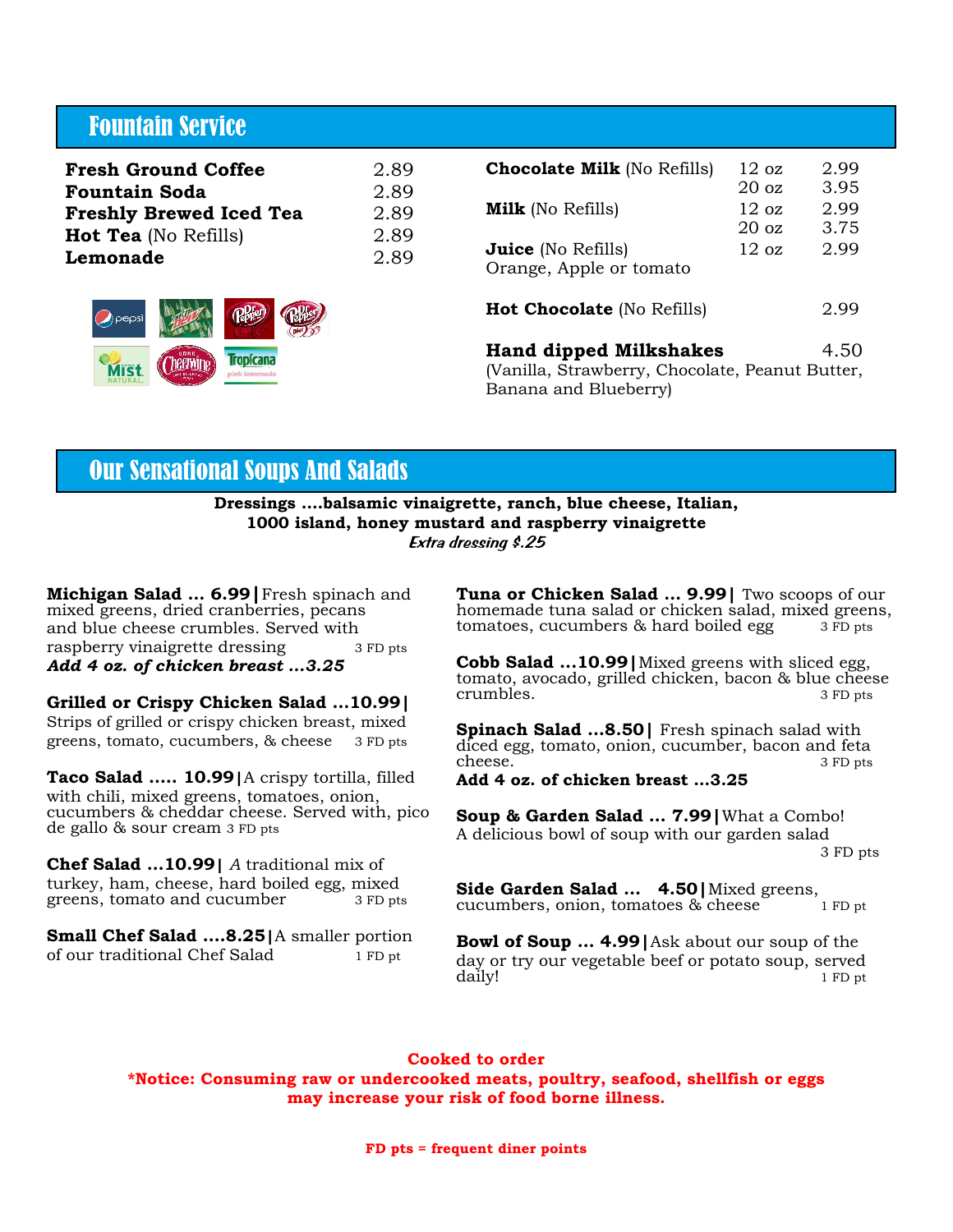# Smash Burger Heaven

### **All our burgers are fresh, never frozen, hand pattied and specially seasoned. Served on a grilled brioche bun, comes with french fries or tater tots. May substitute homemade ribbon chips for an additional 59 cents or onion rings for 79 cents. Add soup or salad for \$3.25**

**Cheeseburger … 8.99|**Fresh, never frozen, 6 oz hand pattied smash burger with your choice<br>of American, cheddar or Swiss cheese  $\frac{3}{2}$  FD pts of American, cheddar or Swiss cheese

**Bacon Cheddar Burger … 9.99|** Add Crispy bacon to our 6 oz smash cheese burger for a delicious treat! 3 FD pts

**Super Smash Burger … 11.99|**Two 6 oz hand pattied burgers served with lettuce, tomato, onion & pickles FD pts

**Classic Patty Melt …. 9.99|**Hand pattied smash burger, topped with Swiss cheese & grilled onions, then perfectly grilled on rye bread 3 FD pts

**Chili Cheese Burger …. 9.99|**Our 6 oz hand pattied smash burger, topped with chili, cheddar cheese, and onion pts

**Frisco Burger . .. 9.99|**Our 6 oz hand pattied smash burger topped with Swiss cheese, bacon, tomato, and lettuce served on grilled cheesy<br>sourdough bread 3 FD pts sourdough bread

### Diner Favorite Sandwiches

**Club Sandwich …9.50|**One of our most popular sandwiches, a triple stack filled with ham, turkey, bacon, American cheese, lettuce, tomato, and mayo 3 FD pts

**Philly Cheese Steak ...9.99|**Philly steak, served with mushrooms, onion and mozzarella cheese served on a sub roll 3 FD pts

**Tuna Melt … 9.50|**Our special recipe tuna, served on grilled sourdough bread with American cheese & bacon 3 FD pts

**Dinerbird Melt … 10.99|**One of our favorites! Sliced turkey breast, Swiss cheese, bacon & tomato on grilled sourdough bread 3 FD pts

**BBQ Chicken Melt … 9.99|**A boneless chicken breast, served on grilled sourdough with lettuce, tomato, Swiss cheese, bacon & BBQ sauce 3 FD pts

**BLT … 6.99|**A classic, crispy bacon, lettuce, tomato, and mayo served on your choice of bread 3 FD pts

**Open Faced Turkey …8.99|**Open faced turkey sandwich served with mashed potatoes and smothered in gravy 3 FD pts

**Angus Beef Hot Dog …5.20|** Add cheese, slaw or sauerkraut for just 35 cents each. Add hot dog chili for 50 cents 1 FD pt

**Grilled Cheese … 6.50|**Slices of American cheese on your choice of grilled bread 3 FD pts

**Grilled Ham & Cheese … 7.99|**Delicious Smithfield ham added to our grilled cheese sandwich 3 FD pts

### **Grilled Chicken Sandwich … 9.99**

A boneless chicken breast served with lettuce, tomato, onion & pickles 3 FD pts

**Fried Chicken Sandwich … 10.25|**Hand breaded chicken breast served with lettuce, tomato, onion, & pickles 3 FD pts

**Spicy Chicken Sandwich ...10.50|**Hand breaded chicken breast coated with any of our signature sauces. Served with lettuce, tomato, onion & pickles 3 FD pts

**Sauces:** Mild, Hot, Sweet Red Chili, Golden Barbecue, Sriracha, Sweet Teriyaki or Lemon Pepper Seasoning

# Deli Sandwich with Soup or Salad

**Deli Turkey or Ham Sandwich … 9.50|**Freshly carved turkey or ham, served with choice of garden salad or bowl of soup 3 FD pts **Half Sandwich … 7.99|** 2 FD pts

**Deli Chicken Salad or Tuna Sandwich … 9.50|**Homemade Tuna or premium chicken salad, served with choice of garden salad or bowl of soup 3 FD pts **Half Sandwich …7.99|**2 FD pts

All deli sandwiches come with cheese, lettuce, tomato, & mayo on your choice of white, rye, whole wheat, wrap, sourdough or sub roll (Brioche bun .50¢ extra). Add french fries for only 95 cents.

**Cooked to order \*Notice: Consuming raw or undercooked meats, poultry, seafood, shellfish or eggs may increase your risk of food borne illness.**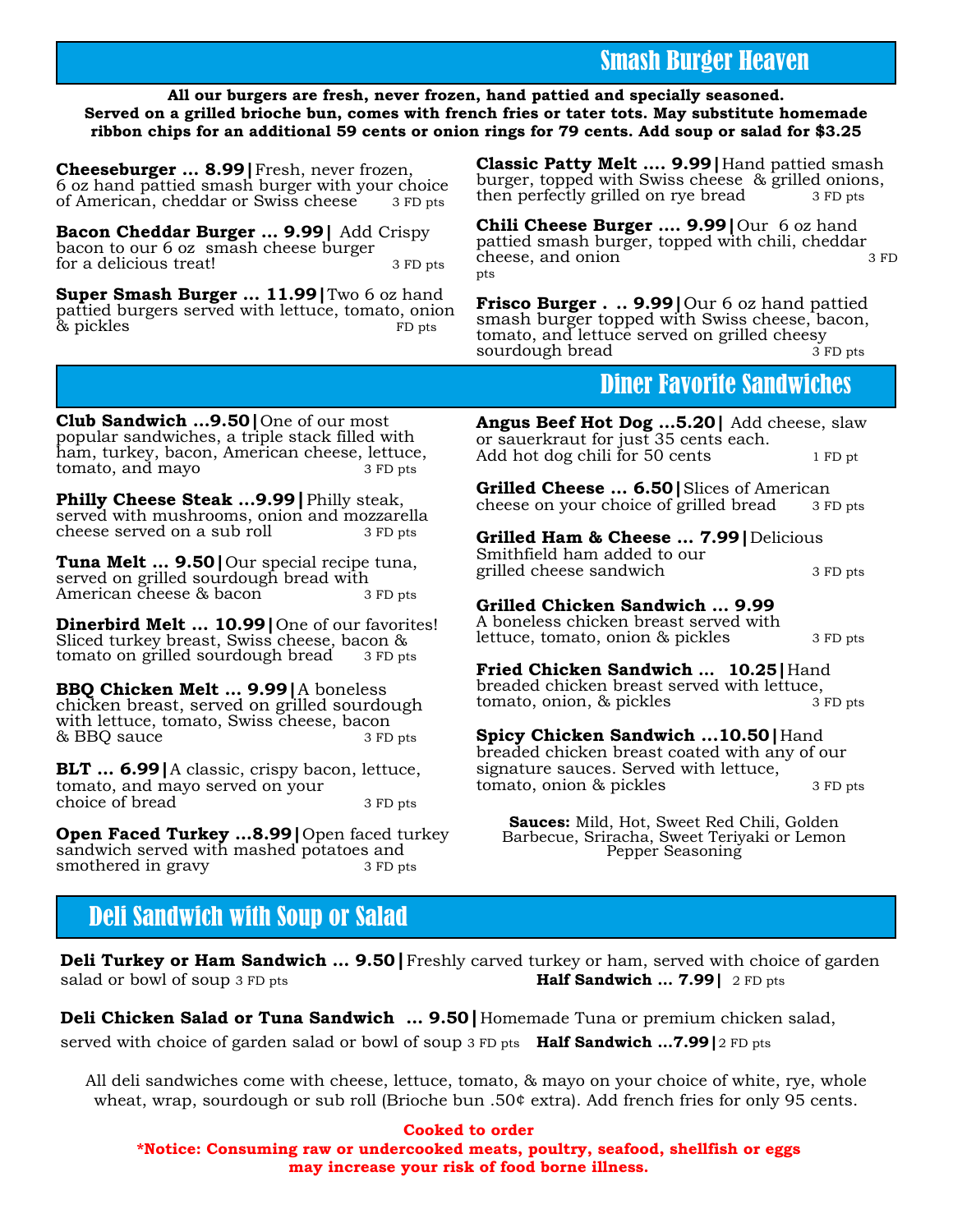### Home Style Dinners

Dinners served with soup or house salad, two sidekicks & dinner roll, cornbread, texas toast or garlic bread

#### **\*Rib Eye Steak Dinner …16.99|**

An 8 oz steak, cooked to order 5 FD pts

**Pork Tenderloin … 11.99|**One of our favorites, a boneless pork filet breaded and deep fried to<br>perfection, served with country gravy 5 FD pts perfection, served with country gravy

**Grilled Pork Chops … 11.99|** Two thin cut  $4$  oz pork chops  $5 FD$  pts

**Turkey & Stuffing ...11.99|**You're sure to gobble this up... sliced turkey breast served over stuffing and covered with gravy 5 FD pts

**Chopped Steak … 11.99|**A grilled 6 oz hand pattied beef chopped steak topped with grilled mushrooms, onions & rich brown gravy 5 FD pts

# Pasta Plates

Comes with soup or house salad and garlic bread

#### **Spaghetti Dinner … 9.99|**

Half pound of pasta smothered with our homemade meat sauce 3 FD pts

#### **Baked Spaghetti Dinner ...10.25|**

Pasta covered with rich homemade meat sauce and mozzarella cheese, baked to a golden brown 3 FD pts

# Vegetable Plates

**Vegetable Plate ...8.99|**

Your choice of four sidekicks served with grilled Texas toast, roll, cornbread or garlic bread

3 FD pts

### **Small Vegetable Plate … 7.99|**

Your choice of three sidekicks served with grilled Texas toast, roll, cornbread or garlic bread 3 FD pts

*Vegetable Plates do not include soup or salad*

**Country Fried Chicken … 11.99|**Hand

breaded chicken breast, topped with country gravy 5 FD pts

**Chicken Strips … 11.99|**Four hand breaded fried chicken strips, served with barbecue sauce, honey mustard or ranch 5 FD pts

**Grilled Chicken …. 11.99|**Grilled boneless chicken breast, marinated with our own secret spices 5 FD pts

**Meatloaf Dinner … 11.99|**Homemade and delicious, our meatloaf is served in a ceramic<br>loaf pan keeping it tender and moist 5 FD <sub>pts</sub> loaf pan keeping it tender and moist

**Country Fried Steak … 11.99|**Crispy on the outside and tender on the inside, smothered in country gravy 5 FD pts

## Sidekicks

#### Ala Carte \$2.79

French Fries Tater Tots Coleslaw Fried Apples Macaroni & Cheese Tomato Slices Pickle Chips Fried Squash Country Fried Potatoes Fried Okra Rice & Gravy Mashed Potatoes Country Style Green Beans Banana Pudding Stuffing & Gravy Buttery Corn Homemade Potato Salad Pinto Beans Baked Potato (after 4 pm) Hash Browns

Hot Chips (.59 extra) Onion Rings (.79 extra) Green Fried Tomatoes  $(\$1.20 \text{ extra})$ 

**Cooked to order**

**\*Notice: Consuming raw or undercooked meats, poultry, seafood, shellfish or eggs may increase your risk of food borne illness.**

**FD pts = frequent diner points**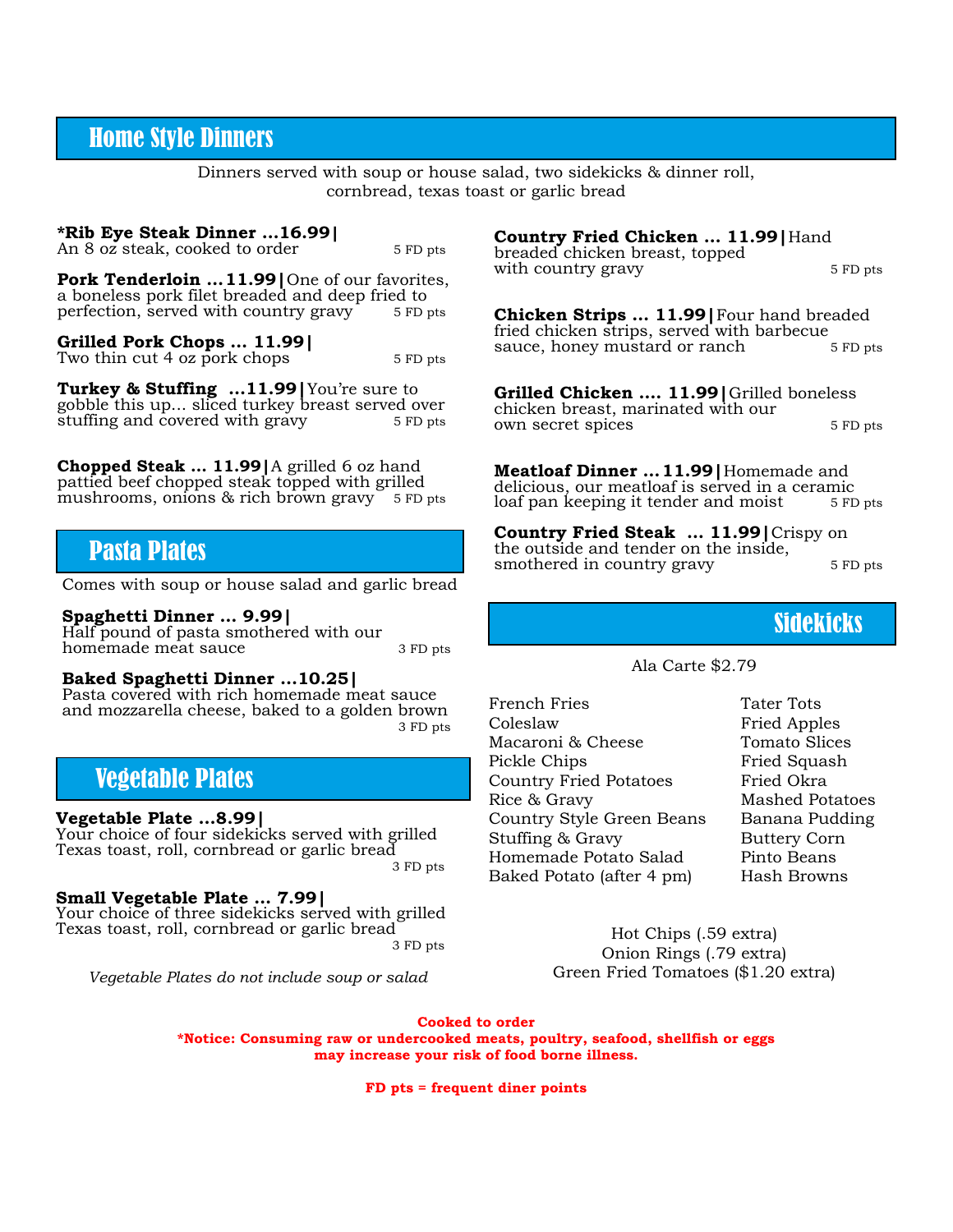# From the Griddle

### **Add strawberries, blueberries, chocolate chips or pecans for \$1.25**

| <b>Four Pancakes  6.50</b> Sweet cream pancakes, |          |
|--------------------------------------------------|----------|
| grilled to a golden brown                        | 3 FD pts |
| Pecan & Banana Pancakes  8.99                    | 3 FD pts |
| <b>Short Stack 4.00</b>                          | 2 FD pts |
|                                                  |          |

| <b>Waffle  6.50</b> Thick and crispy, just the |          |
|------------------------------------------------|----------|
| way you like it!                               | 3 FD pts |
| Half Waffle  3.59                              | 2 FD pts |
| <b>French Toast 7.50</b> Three slices,         |          |
| made with Texas Toast                          | 3 FD pts |

# Oh! Those Omelettes

Our three egg omelettes are served with hash browns or tater tots, grits, and choice of bread (Grits are served as a complimentary side item and cannot be exchanged for any other side.) May substitute egg beaters for additional \$.25 per egg.

**\*Cheese Steak Omelette …10.99|**Philly steak, onions, green pepper,  $\&$  mushrooms, topped with mozzarella cheese  $\frac{3}{2}$  FD pts mozzarella cheese

**\*Farmer's Omelette … 9.99|** Omelette stuffed with hash browns, sausage, green pepper, & onion. Topped with country gravy & cheddar cheese 3 FD pts

**\*Meat Lover's Omelette … 9.99|** Omelette stuffed with diced ham, bacon, crumbled sausage, & cheddar cheese 3 FD pts

**\*Southwestern Omelette … 9.99|**Filled with Pico de Gallo, sausage, cheddar cheese, served with sour cream. Delicious! 3 FD pts

**\*Denver Omelette … 8.99|**Try our Denver omelette, stuffed with ham, green pepper, & onion. Add cheese for just .69 cents 3 FD pts

**\*Veggie Omelette … 8.99|**A vegetarian delight, filled with green pepper, onion, tomatoes, mushrooms, & cheddar cheese 3 FD pts

**\*Ham & Cheese Omelette … 8.99|**Omelette made with diced ham & smothered with cheddar cheese. 3 FD pts

**\*Spinach & Feta Omelette … 9.99|** This is a Carolina's Diner favorite. Made with Feta Cheese, & fresh spinach. Yummy! 3 FD pts

# Breakfast Sandwiches & Sides

All Sandwiches are served on your choice of white, wheat, rye, or sourdough bread, English muffin, hamburger bun,Texas toast, wrap or biscuit (Brioche bun or Bagel .50¢ extra). Add cheese for .69 cents.

**\*Egg sandwich … 2.65|**One egg prepared your way on your choice of bread 1 FD pt **\*Bologna & Egg sandwich …. 4.85|** 1 FD pt **\*Bacon & Egg sandwich … 3.50|** Add 2 pieces of crispy bacon to egg sandwich 1 FD pt **\*Sausage Patty & Egg sandwich …. 3.99|**

| Add one sausage patty to your egg sandwich 1 FD pt |         |
|----------------------------------------------------|---------|
| *Ham & Egg sandwich  4.50                          | 1 FD pt |
| <i>*</i> Country Ham & Egg sandwich  4.50          | 1 FD pt |
| *Pork Tenderloin & Egg sandwich 4.50               | 1 FD pt |
| *Country Fried Steak & Egg sandwich                |         |
| 4.25                                               | 1 FD pt |
| *Fried Chicken & Egg sandwich  4.25                | 1 FD pt |
| Biscuits & Gravy  4.99                             |         |
| 2 biscuits covered in sausage gravy                | 1 FD pt |
| <b>Hot Oatmeal  2.99</b>                           |         |
| Fried Green Tomatoes (4 slices) 3.79               |         |
| Bread Choice 1.99 Brioche bun or bagel .50 extra   |         |
| <b>Country Potatoes  2.79</b>                      |         |
| Grits  1.99   Small Bowl 3.50   Large Bowl         |         |

**Tater Tots … 2.79|**A customer favorite! **Tomato Slices … 2.79|** Four slices **Hotcake..…. 2.00 \*Egg .… 1.00|**Cooked your way **Bacon or Sausage Links …. 1.99|**2 pieces **Bacon or Sausage Links …. 3.99|**4 pieces **Turkey Bacon .……3.99|**4 pieces **Turkey Sausage Patties …. 3.99|**2 patties **City Ham Slice … 3.99 Sausage Patties ...3.99|**2 patties **Liver Pudding … 3.99|**2 slices, fried crisp **Fried Bologna … 3.99 Corned Beef Hash... 4.99 Country Ham.… 5.99 Canadian Bacon - … 4.99|**4 pieces **Sausage Gravy … 2.75|**4 ounce portion **Country Gravy … 2.50|**4 ounce portion **Fresh Fruit Bowl … 3.50|**Seasonal item **Hash Browns …. 2.79**

**Cooked to order**

**\*Notice: Consuming raw or undercooked meats, poultry, seafood, shellfish or eggs may increase your risk of food borne illness.**